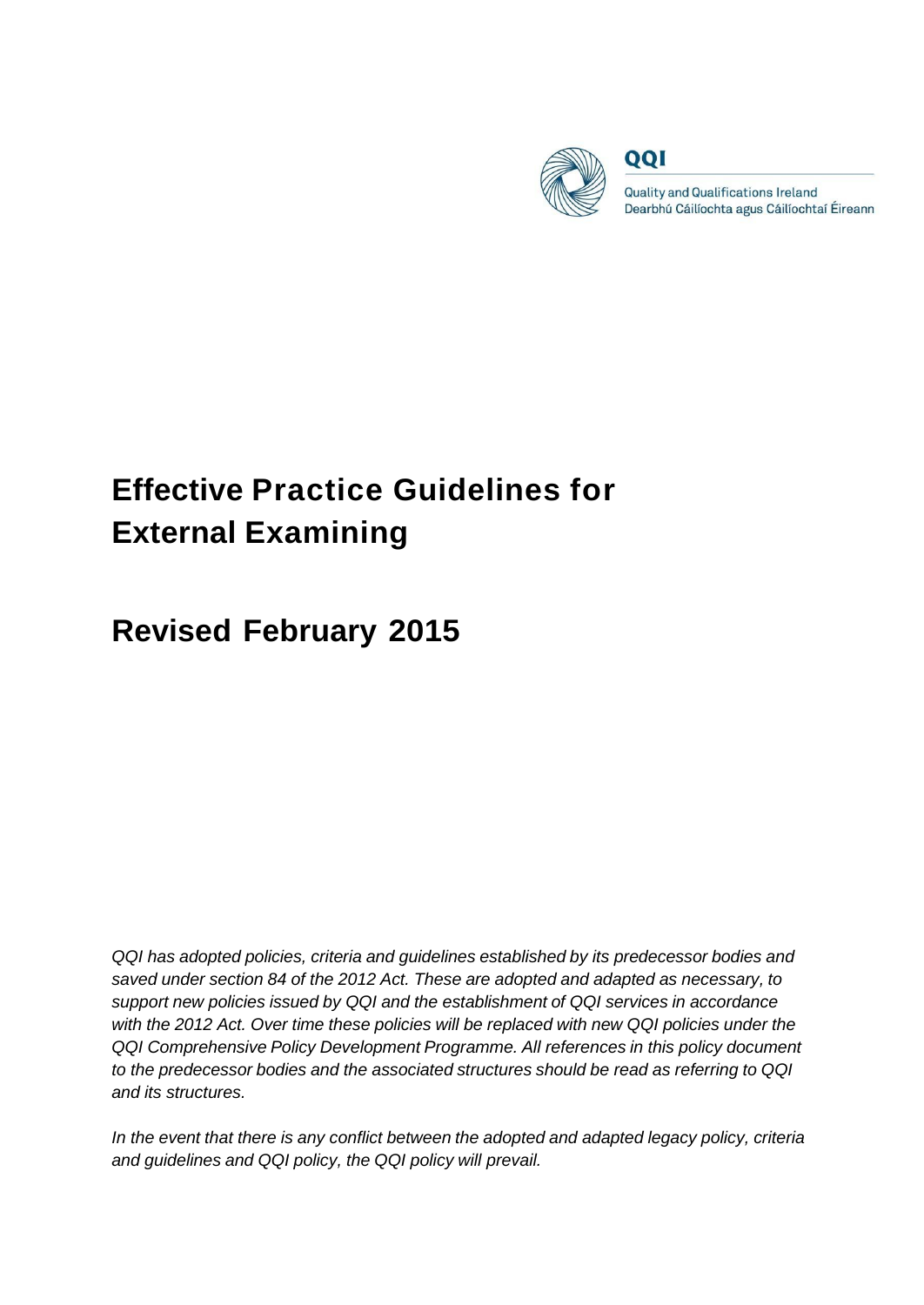#### **1. The External Examining Process**

#### **1.1 External examining is a quality assurance mechanism employed by providers that supports public confidence in academic qualifications.**

This precept summarises external examining and distinguishes it from the external assessment of learners. It stresses the provider's ownership of the external examining mechanism.

Ultimately, public confidence rests on its belief that graduates have been objectively judged to have reached the standard that is certified by their qualification (award) in the context of the National Framework of Qualifications.

The clear implication is that external examining is particularly concerned with actual programme learning outcomes, their compliance with national standards and, by extension, anything that affects those outcomes.

- **1.2 The external examining process offers an objective interface: a principal outcome of external examining is the introduction of an independent element into the procedures for the assessment of learners.**
- **1.3 An external examiner is an independent expert who is a member of the broader community of practice within the programme's field of learning and whose accomplishments attest to his/her likelihood of having the authority necessary to fulfil the responsibilities of the role.**

The external examiner's functions can be discharged by an individual or by a team of external examiners. A team approach might be useful, for example, where the needs of the programme demand a range of specialisations that are difficult to find in any individual. The constitution of an external examining team is determined by the needs of the programme. External examiners are often drawn from the higher education community. They can be drawn from other communities of practice provided they have the necessary competences (or acquire them prior to engagement).

It is particularly important to recognise that the role of external assessor1 (where employed) is fundamentally different from that of the external examiner (individual or team).

#### **1.4 The main functions of the external examiner (or external examiner team) are these:**

- (a) Review the appropriateness of the minimum intended programme learning outcomes² (i.e. the programme's basic educational goal), and other programme objectives.
- (b) Probe the actual attainment of learners (actual programme learning outcomes) using information agreed with and supplied by the provider.
- (c) Compare and contrast both the minimum intended programme learning outcomes and the actual attainment of learners with the relevant awards standards, with the National Framework of Qualifications, and with corresponding data from other programmes in the same discipline in other higher education institutions in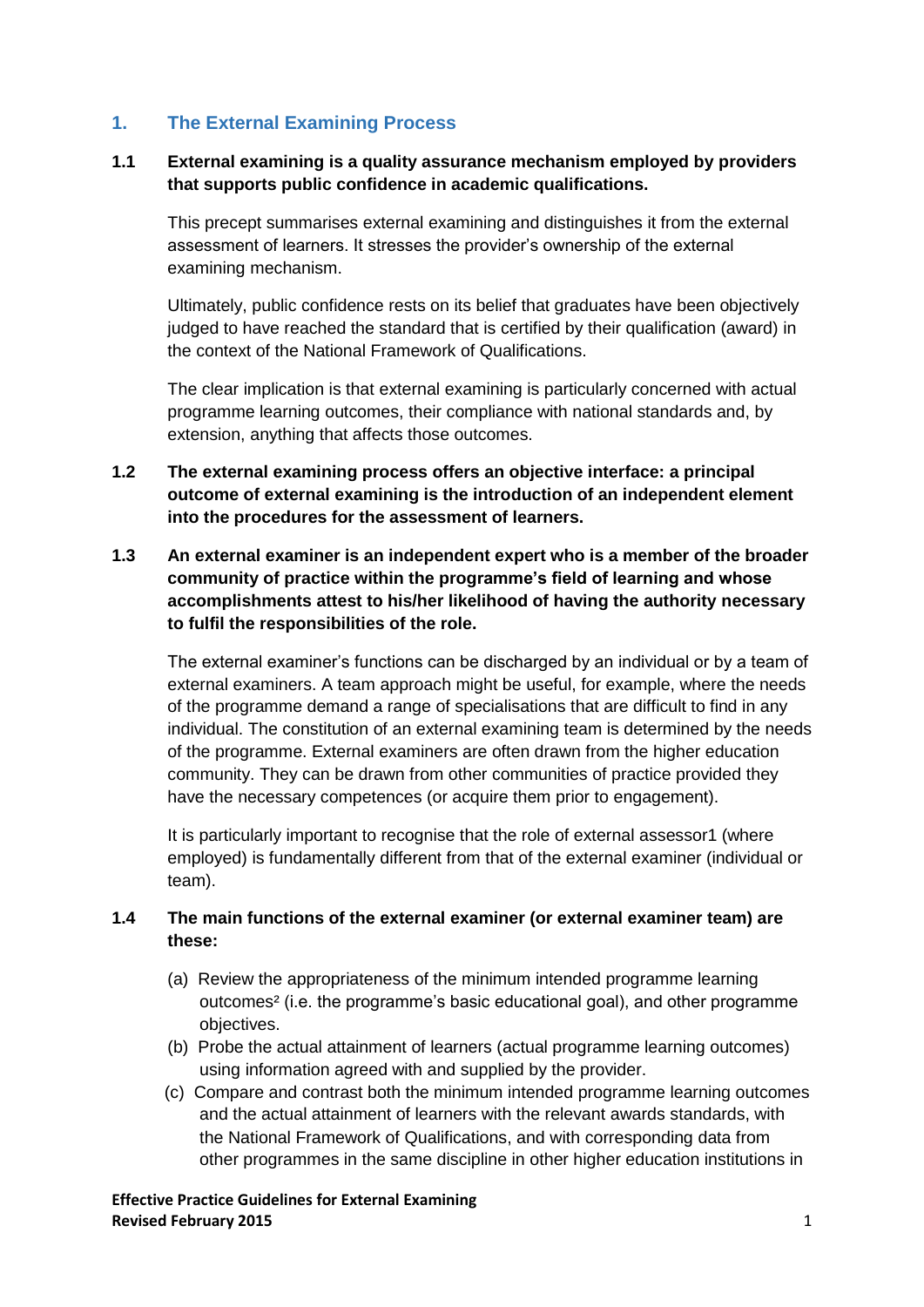Ireland and beyond.

- (d) Determine whether or not the applied procedures for assessment are valid, reliable, fair and consistent<sup>3</sup>.
- (e) Review the appropriateness of the programme assessment strategy and the assessment procedures and, flowing from this, consider subsidiary module assessment strategies.
- (f) Review key assessment tasks prior to their assignment in light of the programme and module assessment strategies and learners' prerequisite (prior) learning. Where key tasks include key continuous assessment tasks, it might not be feasible to review them prior to assignment, but they should still be reviewed by the external examiner.
- (g) Report findings and recommendations to the provider.

The external examiner should be satisfied that the minimum intended programme learning outcomes accord with the relevant awards standards (and any other standards that the programme is designed to satisfy, e.g. professional standards). He or she should also be satisfied that the summative assessment of learners is valid and reliable for the purpose of determining whether or not the standards have been achieved by learners and for classifying the qualifications in accordance with the requirements of the awarding body.

Particular attention should be focused on the (complete) award stage of the programme. In this regard, the programme assessment strategy is especially significant. Reliance on piecemeal external examining of constituent modules should be avoided.

It is essential that the external examiner has the information required for the performance of his or her functions.

With respect to function (c), note that all programmes should be validated prior to enrolling learners. Validation checks the appropriateness of minimum intended programme learning outcomes, among other things. However, even shortly after validation, a programme may need to be adapted based on the experience of teaching it for the first time. Moreover, all programmes will eventually need modification to adapt to changing needs and circumstances.

Assessment tasks presented to the external examiner for perusal should be linked to the module and programme assessment strategy. They should also be accompanied by marking schemes/rubrics.

<sup>1</sup> The term 'external assessor' is defined in the Interpretation section at the end of this document.

<sup>2</sup> The terms 'minimum intended learning outcomes' and 'programme assessment strategy' (which occurs below) are defined in Assessment and Standards 2009.

<sup>3</sup> The terms 'valid, reliable, fair, and consistent' are defined in Assessment and Standards 2009.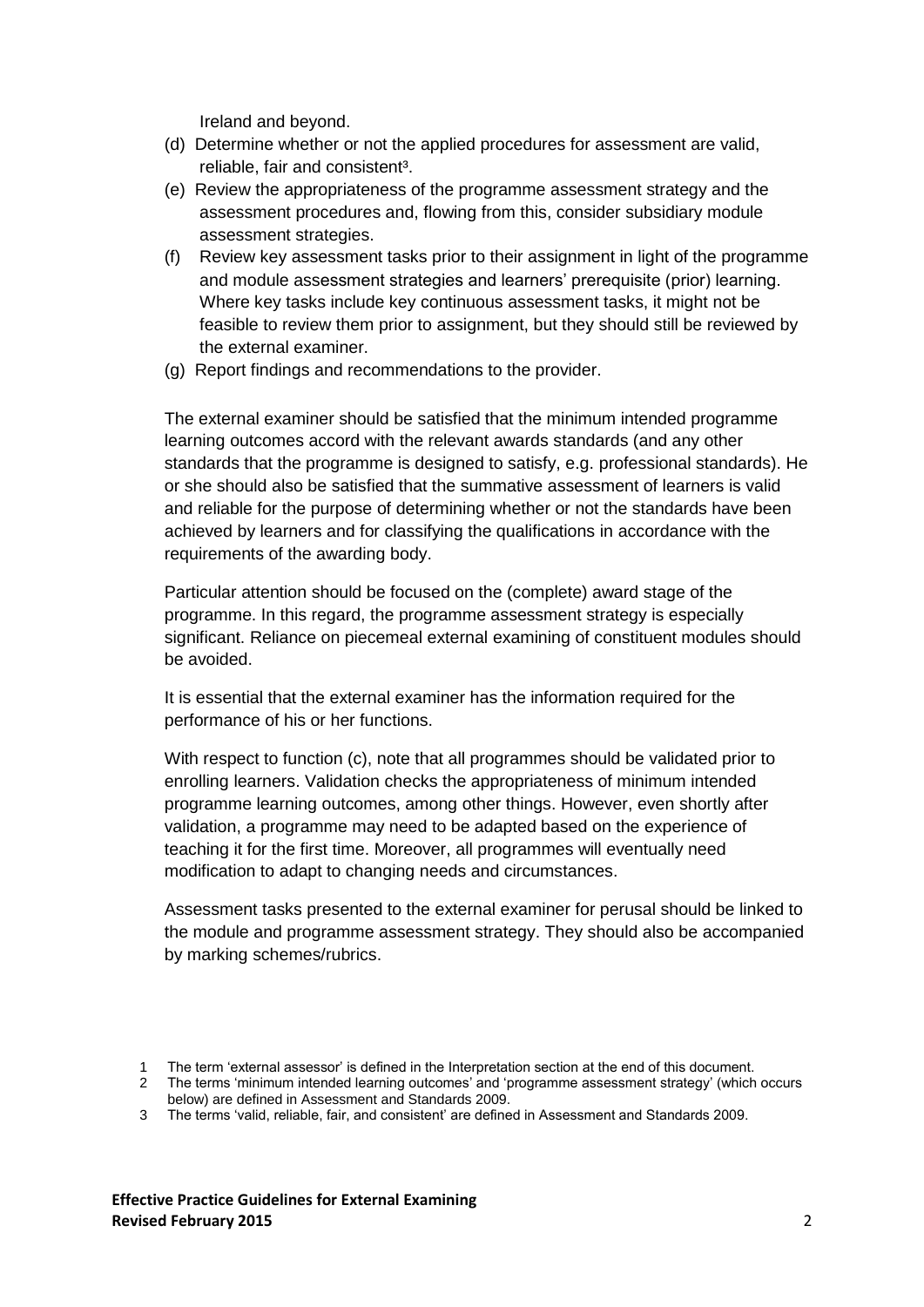Assessment tasks cannot be properly reviewed out of context. Therefore, it is essential for the external examiner to know this context. For example, the importance of taking prior learning into account is stressed in Assessment and Standards 2009. Here, 'prior' means prior to attempting the assessment task. If prior learning is unspecified, it may be impossible to determine the reliability or validity of the application of a given assessment procedure.

Note the 'key assessment tasks' qualifier in (f). The external examiner should not be involved in the review of routine continuous assessment tasks. If continuous assessment is a key part of assessment for an award (e.g. the major thesis or any element which is assessed only through continuous assessment), then it should be reviewed by the external examiner.

**1.5 The purview, or scope of operation, of the external examiner is agreed with the provider from the outset. It may be extended, for example, to provide advice and guidance to the programme team. An external examiner may be invited to comment on the design, structure and content of a programme and its constituent components.**

This precept is consistent with external examining being a quality assurance process that is owned by the provider, as distinct from an external evaluation process that is owned by a different entity.

This wider purview should support and never distract from the external examiner's main functions as set down in Precept 1.4.

**1.6 An external examiner's term of appointment is sufficiently long to allow him or her to assess trends, and sufficiently short to provide diversity and maintain the required level of independence.**

Traditionally, the normal period of appointment has been three years.

#### **2. Higher Education and Training Providers and External Examining**

#### **2.1 The provider is responsible for the assessment of learners and the maintenance of programme standards (intended and actual) that accord with the relevant award standards.**

The term programme standards has two meanings here: (i) the minimum intended programme learning outcomes established for the programme; and (ii) the minimum actual programme learning outcomes attained by graduates.

This precept is consistent with the practice where an external awarding body may, during an initial probationary period, elect to nominate the external examiners to be engaged by a provider with which it has a newly established relationship.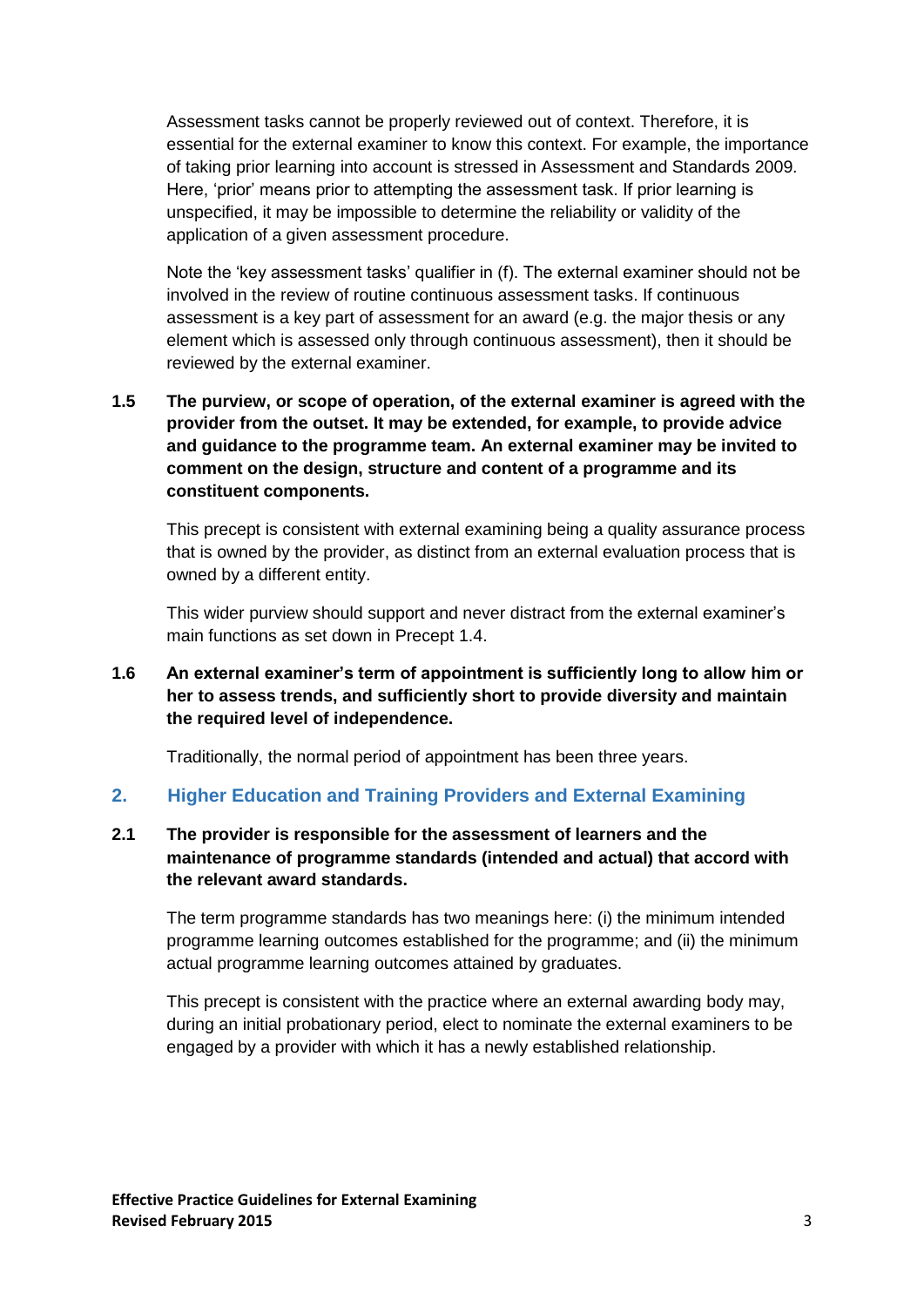#### **2.2 The provider's external examining policy addresses the following:**

- (a) Integration of the external examining policy with other relevant institutional policies (especially those relating to its quality assurance system).
- (b) Competences required of external examiners recognising that these can be met by a team of external examiners.
- (c) Nomination of external examiners, taking into account the requirements of the programme, the need for independence, and the need to avoid conflicts of interest.
- (d) Ratification of the external examiner nomination by academic committee (or equivalent); and formal appointment.
- (e) Role and responsibilities of the external examiner.
- (f) Extent of the external examiner's authority.
- (g) Formal agreement between the provider and the external examiner.
- (h) Support for external examiners.
- (i) Reporting processes and time-frames.
- (j) Follow-up of external examiner recommendations (including the process for notifying the external examiner of any actions taken).
- (k) The process and criteria for the removal or replacement of an external examiner.

This precept is a summary of the main issues that might be addressed by a provider's external examining policy. The other precepts in this guideline address relevant issues in more detail.

The credibility of the external examining process will be enhanced when it is managed professionally by the provider in a spirit of openness and transparency.

Integration of the external examining policy with the provider's internal quality assurance processes is important. This not only provides for the quality assurance of the external examining process itself but also provides for the external examiners' findings to be systematically addressed by the provider's quality assurance system. External examiner reports are important inputs into the programme's quality assurance cycle and related processes.

Being clear about the competences required of external examiners, and being open to using teams of external examiners, can both help a provider when identifying and selecting external examiners who meet the programme's current needs. The use of teams also helps facilitate inclusion of a wider perspective, e.g. from the world of work, including professional practice.

The independence of the external examiner is essential to the successful operation of external examining as a quality assurance process and as a public-confidencebuilding process. In a small country like Ireland, it will often be necessary to recruit external examiners from abroad. That such examiners may not be familiar with practices in Ireland may be a distinct advantage (because they can look at things anew). It is not an impediment, provided they are appropriately briefed and supported.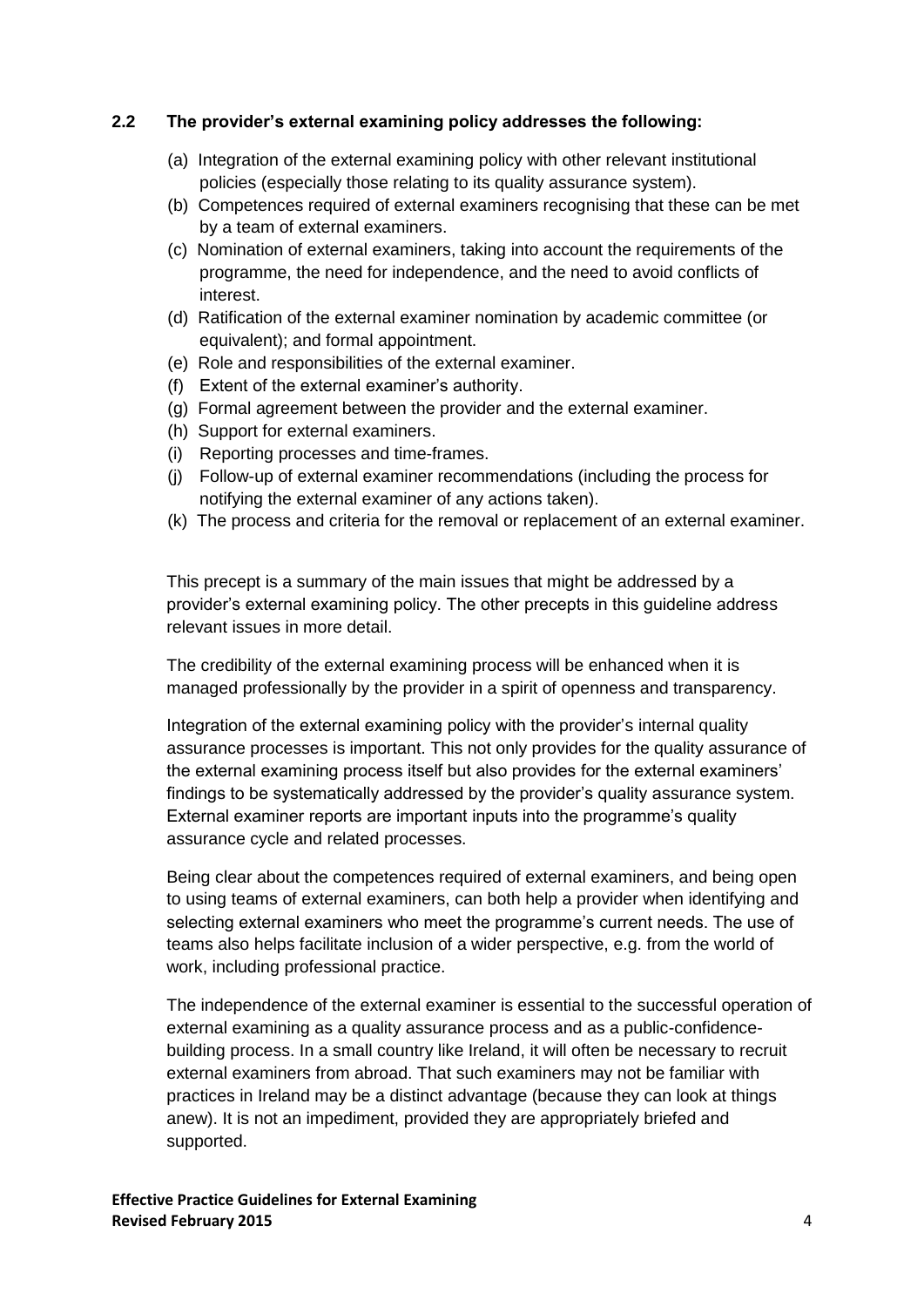The external examiners' functions are of such critical importance to the provider's reputation that their approval and formal nomination require the confidence of the provider's whole academic community as represented by its academic committee (or equivalent).

The role and responsibility of the external examiner need to be stated explicitly. Otherwise, there is a risk that some issues will not be adequately addressed by either the provider or the external examiner because each assumes that the other is responsible. The same applies to the extent of an external examiner's authority. In all of this, the provider must allow for the fact that the external examiner's time is limited. Therefore, the burden of gathering, analysing and presenting necessary evidence will need to be borne by the provider. The external examiner's report should describe the evidence considered and note any deficiencies for future reference.

The policy should make provisions for dealing with disputes that might arise. The provider's policy should, for example, address the possibility that there may sometimes be disagreement between internal assessors and external examiners.

The formal agreement with the external examiner is a useful place to summarise the expectations of both the provider and the examiner. Providers will have their own practices for drawing up such contracts and dealing with any breaches, including the possibility that an external examiner may not be able to complete his or her full term of appointment.

In addition to the supports already mentioned, there is also a need to make provisions for supporting external examiners who find themselves frustrated or overwhelmed by their role or who are having difficulties in establishing an effective working relationship with the programme team.

The external examiner should be briefed about who will have access to his or her (full) reports and to whom they should be addressed.

When conducting self-assessment for the purpose of Institutional Review, providers should survey and/or interview their external examiners. External examiners should also be interviewed as part of the five-yearly programmatic review process.

#### **2.3 The provider communicates to stakeholders the name and primary occupation of the external examiner(s) for each of its higher education and training programmes.**

Given that external examining is such an important part of the internal quality assurance of programmes, it is fitting that a provider would, from time to time, publish the names and affiliations of the external examiners for each of its programmes. This might, for example, be done in an annual report.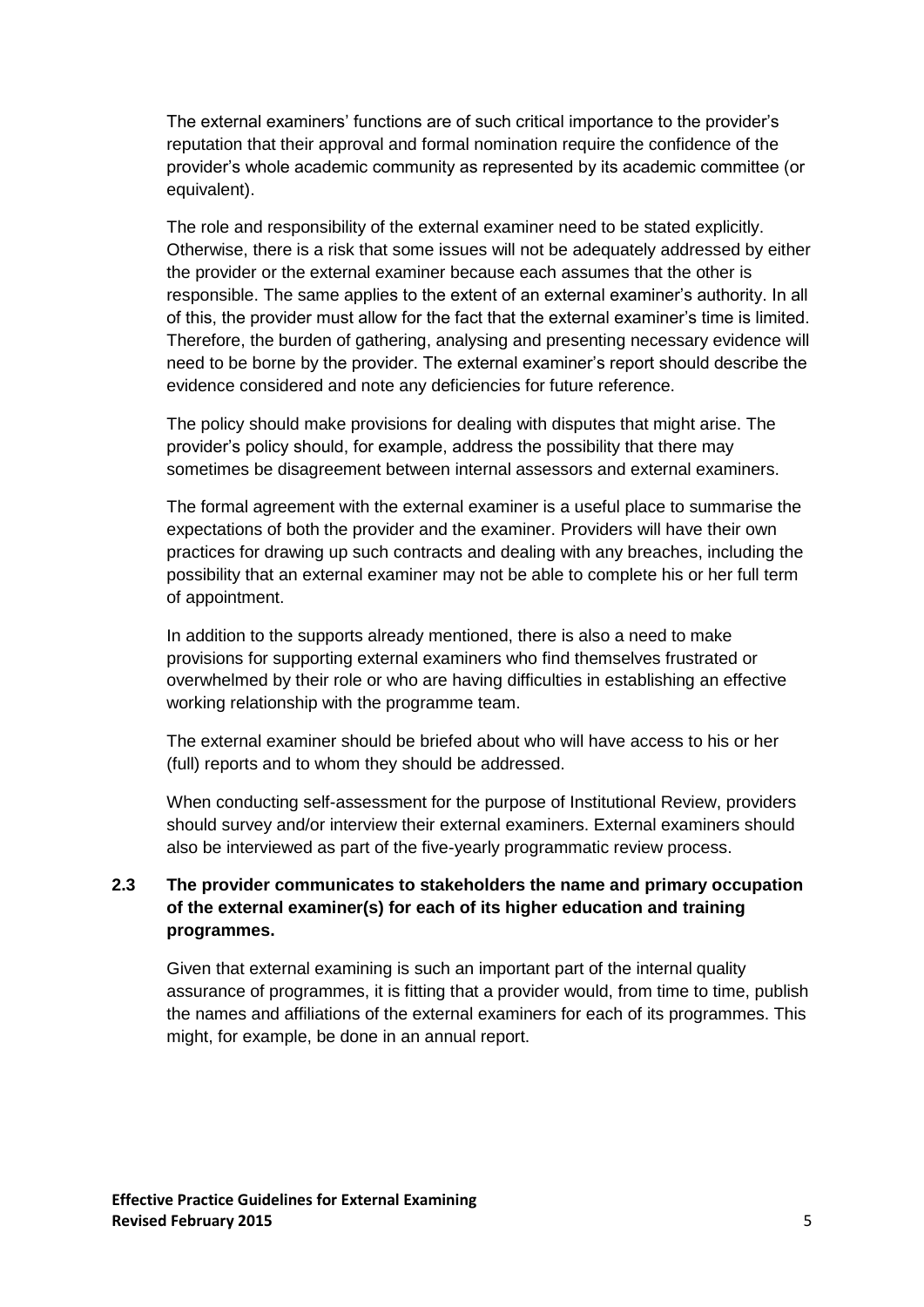#### **3. Determining Scope and Fulfilling the Role of the External Examiner**

#### **3.1 The provider and the external examiner will agree the following:**

- (a) The information required to enable the external examiner to carry out his/her functions effectively.
- (b) A schedule of outputs and meetings, including meetings with learners where appropriate.

The primary role of the external examiner is to verify that standards are achieved. Therefore, the reliability and validity of the programme's (and provider's) assessment procedures will be of particular importance.

Traditionally, external examiners review sets of draft examination papers and their associated marking schemes as well as major dissertations/project reports (and any other key continuous assessment tasks). They may also meet with individual learners.

The previous paragraph sets out just part of the information that is likely to be required. It is also necessary that external examiners understand the programme, including its minimum intended learning outcomes and its programme assessment strategy. These concepts are elaborated in Assessment and Standards, Revised 2013.

The external examiner should be familiar with the programme's validation report or most recent programme (programmatic) review report. S/he should also be informed about how the programme has been modified to address any recommendations and conditions in these reports.

In considering and reporting on the appropriateness of programme objectives and graduates' actual attainments, external examiners should make appropriate national and international comparisons. Such comparisons need to be based on valid and reliable evidence. The provider should prepare necessary benchmarking data for the external examiner to consider.

The provider and the external examiners might initially have differing views concerning precise information needs. The process of reaching agreement on these needs can be informative for both and can contribute to laying a foundation for an effective working relationship.

The operation of external examining extends naturally to modular systems. With such systems, it is particularly important to ensure that the minimum intended programme learning outcomes (as distinct from the summation of module learning outcomes) are specified, appropriate and assessed. Piecemeal external examining of modules is not a substitute for external examining applied to the complete award stage of a programme.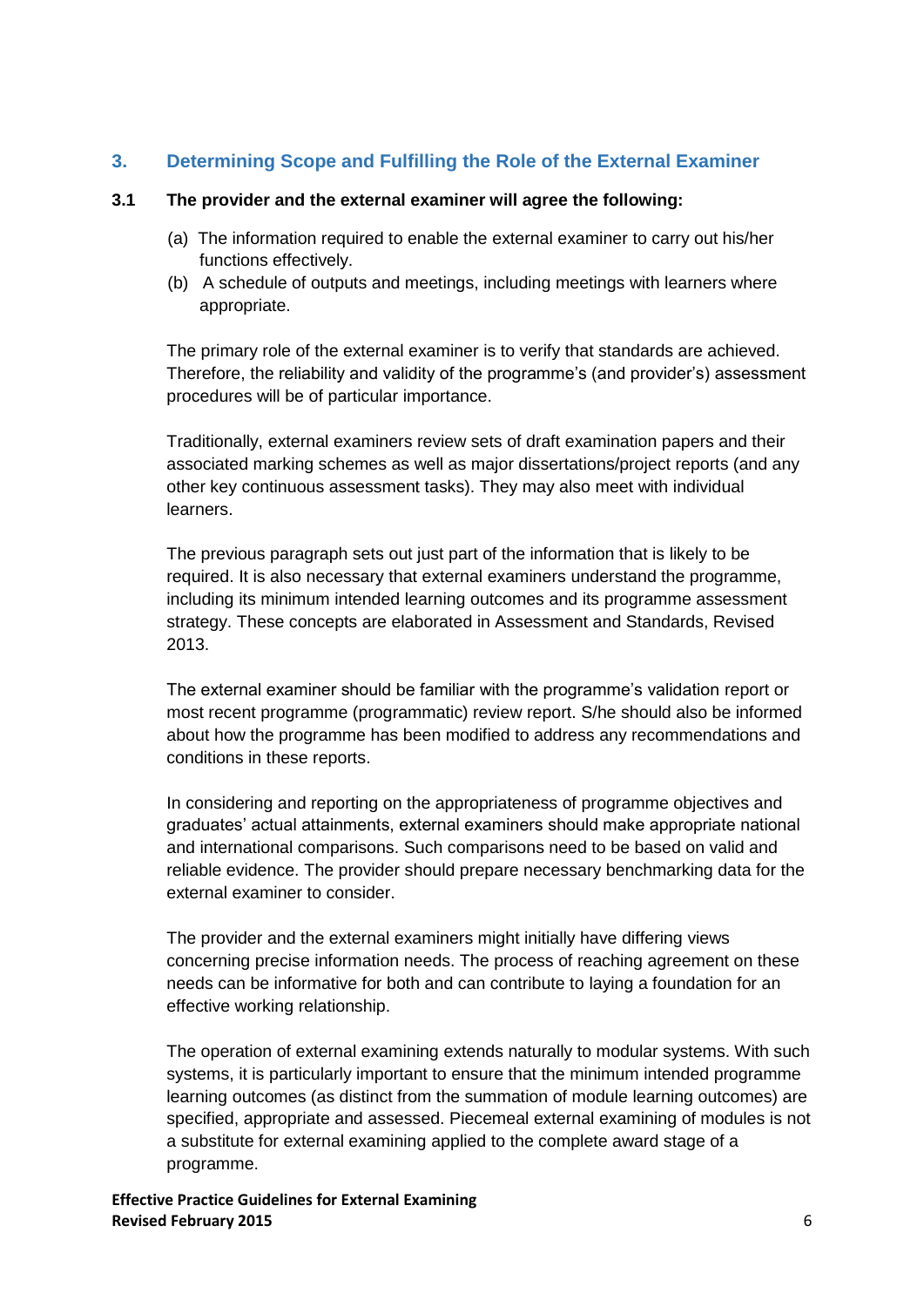Finally, it may be useful for the external examiner to visit the provider more than once per cycle to facilitate meetings with staff and learners.

#### **3.2 The provider requires each external examiner to take part in an induction process shortly after his/her appointment.**

Following induction, the external examiner should:

- (a) Know the provider's policy on external examining, including the reporting requirements.
- (b) Understand the mission of the provider and its context (e.g. the Irish higher education system).
- (c) Be able to articulate (where the programme is a professional one) the relevant professional infrastructure (regulation, associations etc.) in Ireland (and beyond where appropriate), the educational requirements for entry into this profession, and how the programme prepares learners for entry into the relevant profession.
- (d) Be able to distinguish how the minimum intended programme learning outcomes and actual learning outcomes attained by graduates compare and contrast with similar programmes with which they are already familiar and with programmes in the same discipline for which suitable benchmarking data has been gathered by the provider.
- (e) Know the overall structure of the programme.
- (f) Be able to evaluate and critique the programme assessment strategy.
- (g) Understand how the minimum intended programme learning outcomes relate to the award standard, and how the award standard relates to the National Framework of Qualifications (and, if the examiner is from outside Ireland, how the NFQ relates to the other HE Qualifications Frameworks with which s/he may be familiar).
- (h) Understand the programme assessment strategy and procedures, the grading system and how awards are classified.
- (i) Understand the principles of learning-outcome-based criterion-referenced assessment.

Failure to attend induction would not formally invalidate an external examiner's appointment. However, if the external examiner were to lack due knowledge about the provider and the programme, this would compromise the external examining process and public confidence in it.

The nature of the induction process should be appropriate to the external examiner's learning needs.

Providing the newly appointed external examiners with copies of the programme's recent external examiner reports helps demonstrate past trends, baseline issues, and the responsiveness of the provider to past recommendations.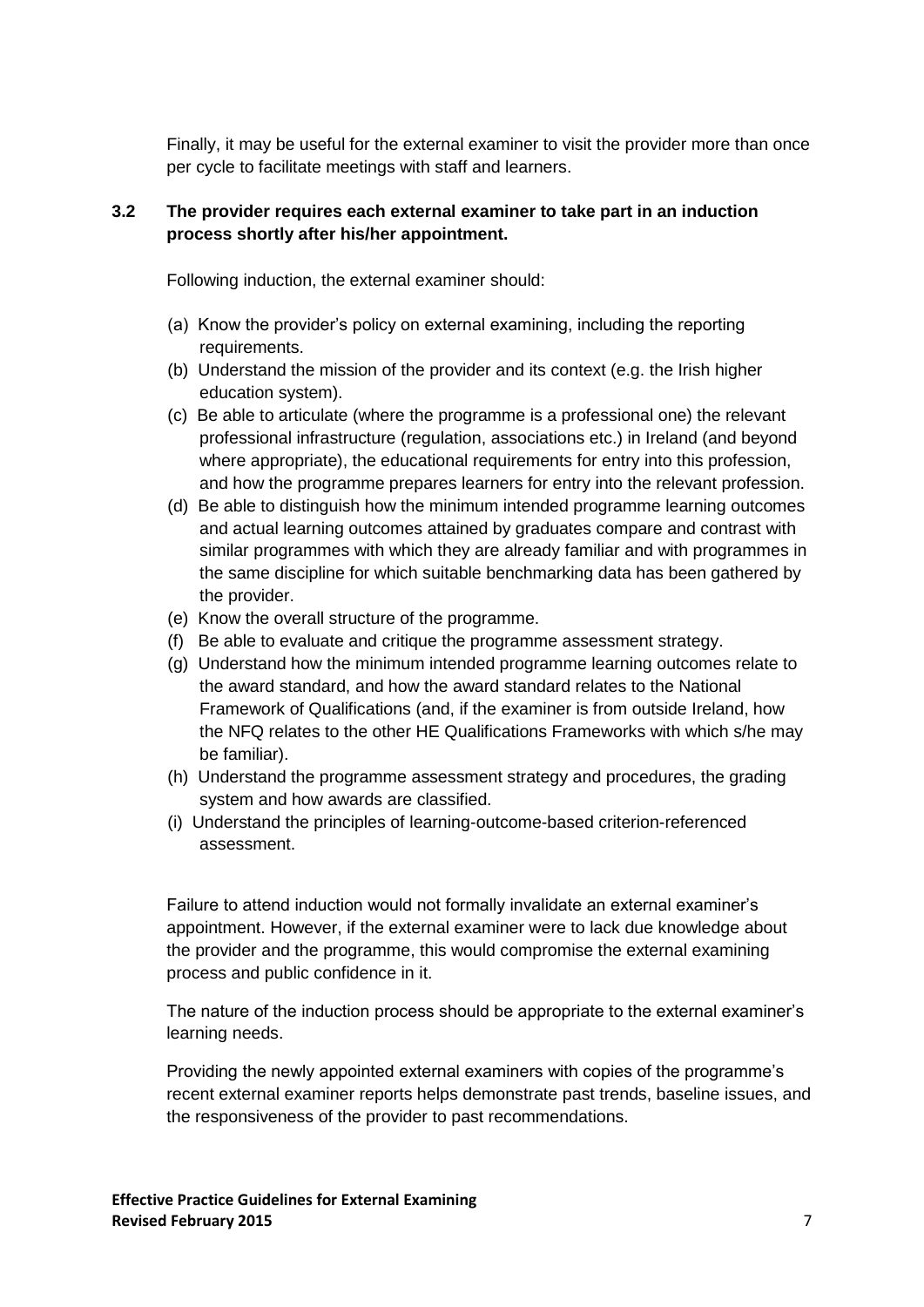Considering the time available to an external examiner, if s/he is to be able to make a valid comparison of learners' attainments on the programme with that of similar programmes, it will be necessary for the provider to collect, analyse and present the necessary evidence (see comments under Precept 3.1).

During induction, the external examiner will have an opportunity to satisfy herself/himself that s/he is comfortable about being able to perform the necessary functions. If s/he is not satisfied, s/he should discuss this with the provider. If, following this, s/he continues to be uncomfortable, s/he should withdraw.

It may be useful for the external examiner to meet with the programme's staff (including internal assessors) during the induction process.

#### **4. The Report of the External Examiner**

#### **4.1 The provider facilitates the external examiner's provision of feedback, both verbal and written, informal and formal. Formal feedback in the format of a written report constitutes the official record.**

External examining involves much more than receiving an external imprimatur for the examination results. There is much to be gained from the interaction between the provider and the external examiner. Having informal as well as formal communication channels helps the external examiner to address sensitive areas with the necessary delicacy. Nevertheless, it is useful for the external examiner to have a principal point of contact with the provider. Such a contact person will need to be thoroughly familiar with the programme and with the provider's policies.

#### **4.2 The external examiner issues a written report each time an individual or a cohort of learners is assessed. Typically, the report addresses the following:**

- (a) The evidence considered including meetings and interviews with learners and academic staff and others.
- (b) The appropriateness of the provider's minimum intended programme learning outcomes in light of the external examiner's experience, and having regard to the relevant awards standards and the National Framework of Qualifications.
- (c) The external examiner's perception of the actual attainment of learners.
- (d) The external examiner's opinion of the quality of the programme (its teaching and learning environment and its processes, as distinct from the intended programme learning outcomes addressed under [b]), citing strengths and areas for improvement.
- (e) The quality of the assessment instruments (strategy, examination papers, dissertation guidelines etc.) and grading rubrics/schemes etc.
- (f) The fairness, consistency and fitness for purpose (valid, reliable, authentic, robust) of assessment procedures.
- (g) The reliability of the provider's benchmarking of its assessment procedures.
- (h) Appropriate national and international comparisons.
- (i) Any substantial concerns (even if they have already been communicated verbally) so that these may be addressed and followed up by the provider's

**Effective Practice Guidelines for External Examining Revised February 2015** 8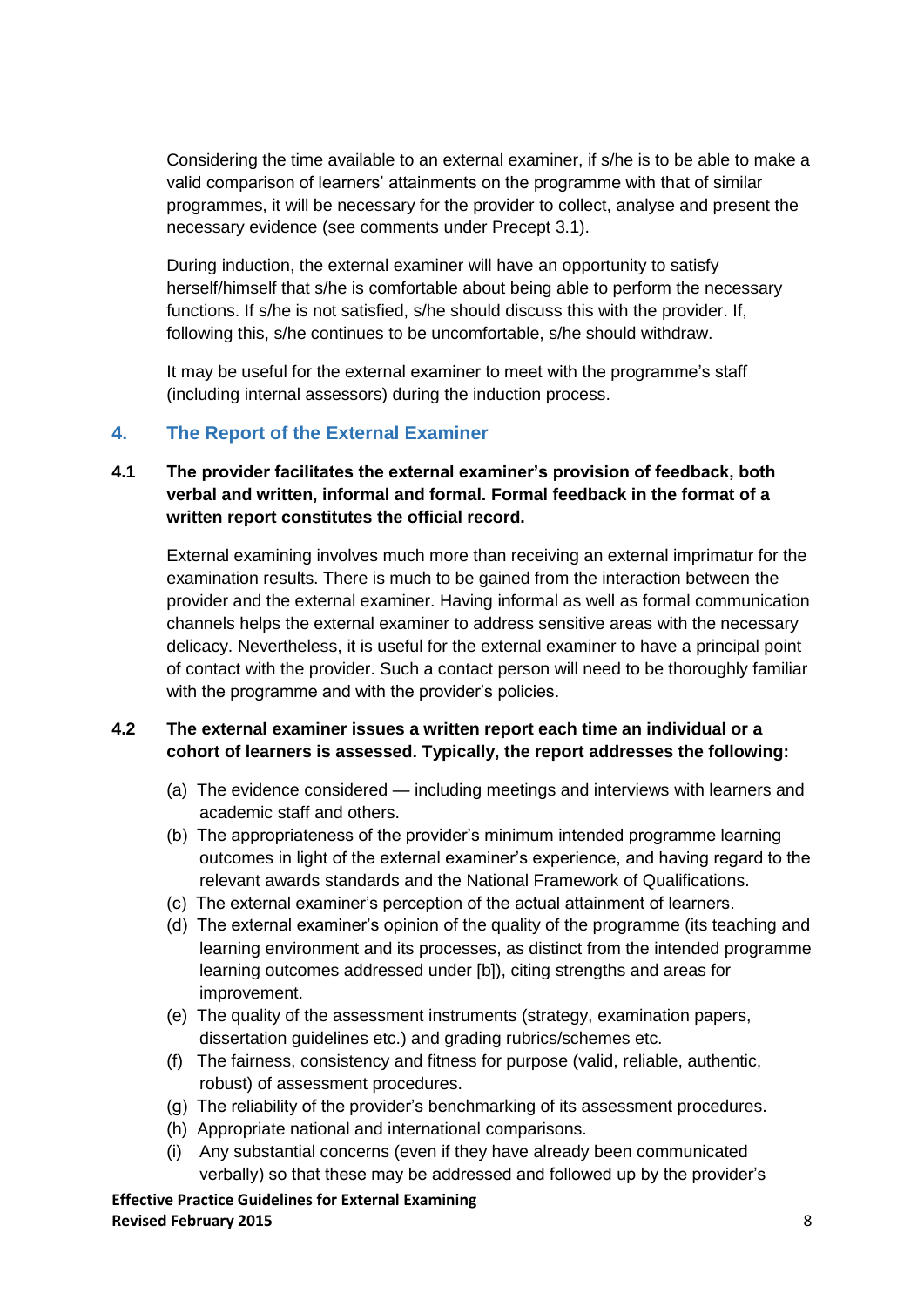quality assurance procedures.

- (j) Evidence concerning the extent to which teaching, learning and assessment arrangements have changed in response to the feedback provided by previous external examiners' reports.
- (k) Progress on recommendations in recent external examiner and other relevant reports on the programme.

It is appropriate that each provider would develop its own template for the external examiner's report. Headings  $(a - k)$  are intended to be useful in this regard. External examiners should be encouraged to report their findings, conclusions and recommendations succinctly. A tick-the-box approach, however, is ineffective.

Including the evidence considered in the report will help readers understand the solidity of the basis for the conclusions. The report should describe any benchmarking data provided and note any deficiencies in this regard (see comments under Precept 3.1).

The programme's intended learning outcomes are the educational goals that a provider sets for its learners. Many programmes are designed for the purpose of preparing a person to enter a particular profession, such as engineering or law, for example. The intended learning outcomes should also be consistent with any such purpose. In some cases, professional accreditation will address this, but it is always important for the external examiner to do so.

The quality of the provider's assessment procedures is at the heart of the external examiner's work.

An external examiner who has met the students and the staff involved in teaching is far more likely to have a deep understanding of the programme and the attainment of learners than one who focuses exclusively on the paper trail. Brief meetings with individual learners (for even as little as ten minutes) may help give the external examiner a more complete insight into the broad attainment of learners than will looking at samples of their assessment responses alone.

The quality of the programme as an educational process can benefit from the periodic (normally annual) commentary by the external examiner. This can be seen as part of a fine- tuning quality assurance cycle beneath the programme (programmatic) review cycle.

Monitoring, analysing and reporting on grade distributions and trends can provide insights, help identify the impact of variations in the programme, and assist in detecting any assessment anomalies. In doing this, it should be remembered that assessment must be criterion-referenced.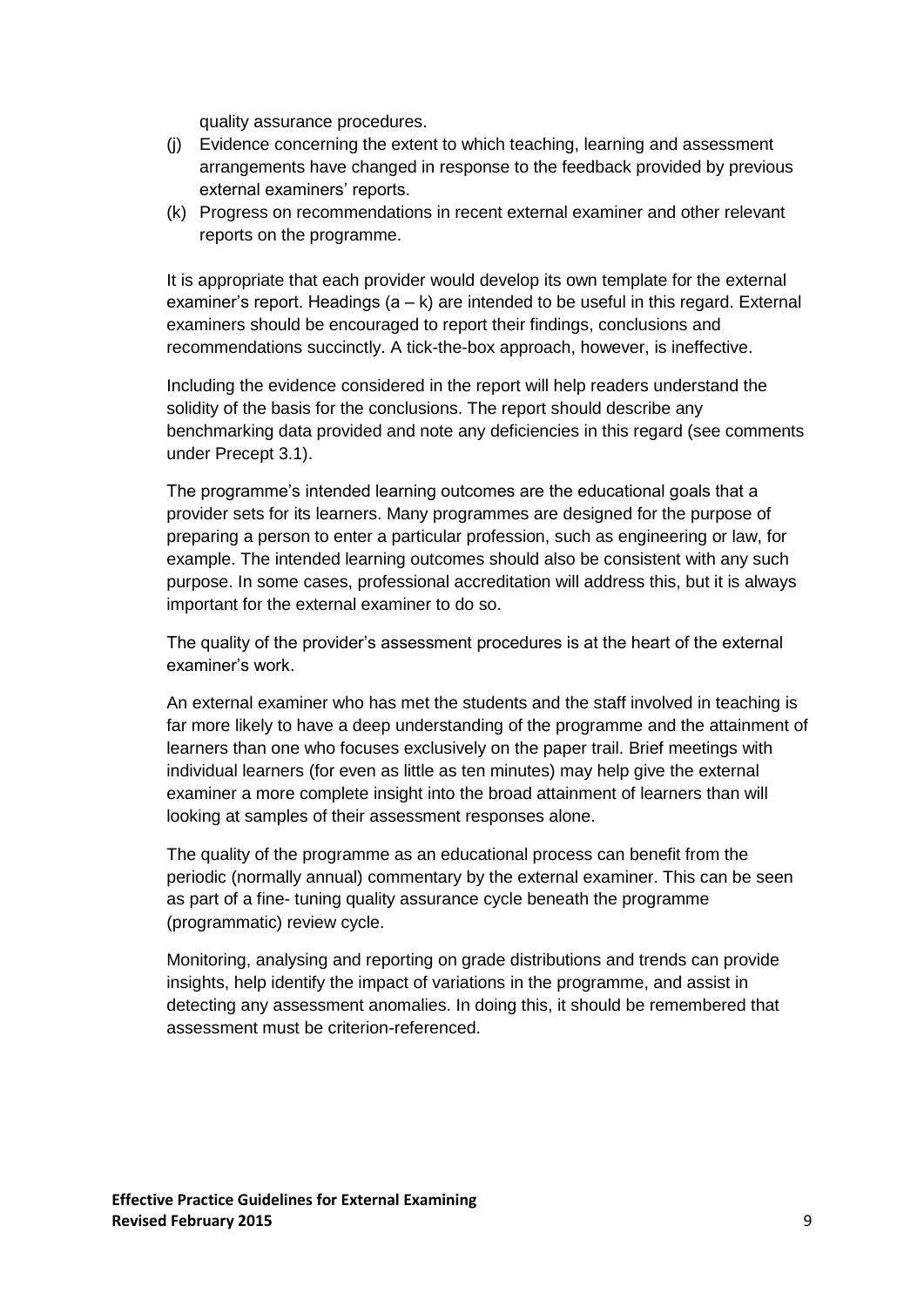**4.3 External examiners' reports are securely retained by the provider (in accordance with its records retention policy) and contribute to both quality assurance/enhancement and institutional research activities.**

#### **4.4 The provider considers external examiners' reports at appropriate organisational levels. Actions arising from the reports are recorded and communicated as appropriate.**

The key information to be disseminated widely (i.e. published) includes the identity of the external examiner, his/her reported conclusions and recommendations, and the provider's actions arising from the report.

**4.5 The external examiner is provided with a timely, considered response to his/her comments and recommendations, including information on any actions taken by the provider.**

#### **5. Interpretation**

For more extensive information on the interpretation of technical terms, please refer to Assessment and Standards, Revised 2013. For convenience, the meanings of External Assessor and External Examiner are reproduced here.

Assessor: A person who assesses a learner.

(External) Assessor: An external assessor is an assessor who is external to the provider.

An independent external assessor of a research thesis is traditionally called an external examiner. His/her role is different from the external examiner for a taught programme.

External examiner: An external examiner is an independent expert who is a member of the broader community of practice within the programme's field of learning and whose accomplishments attest to his/her likelihood of having the authority necessary to fulfil the responsibilities of the role. In research degree programmes, the term 'external examiner' is used to refer to an 'external assessor'. The functions of the research degree external examiner are different from those of the external examiner for other types of programmes.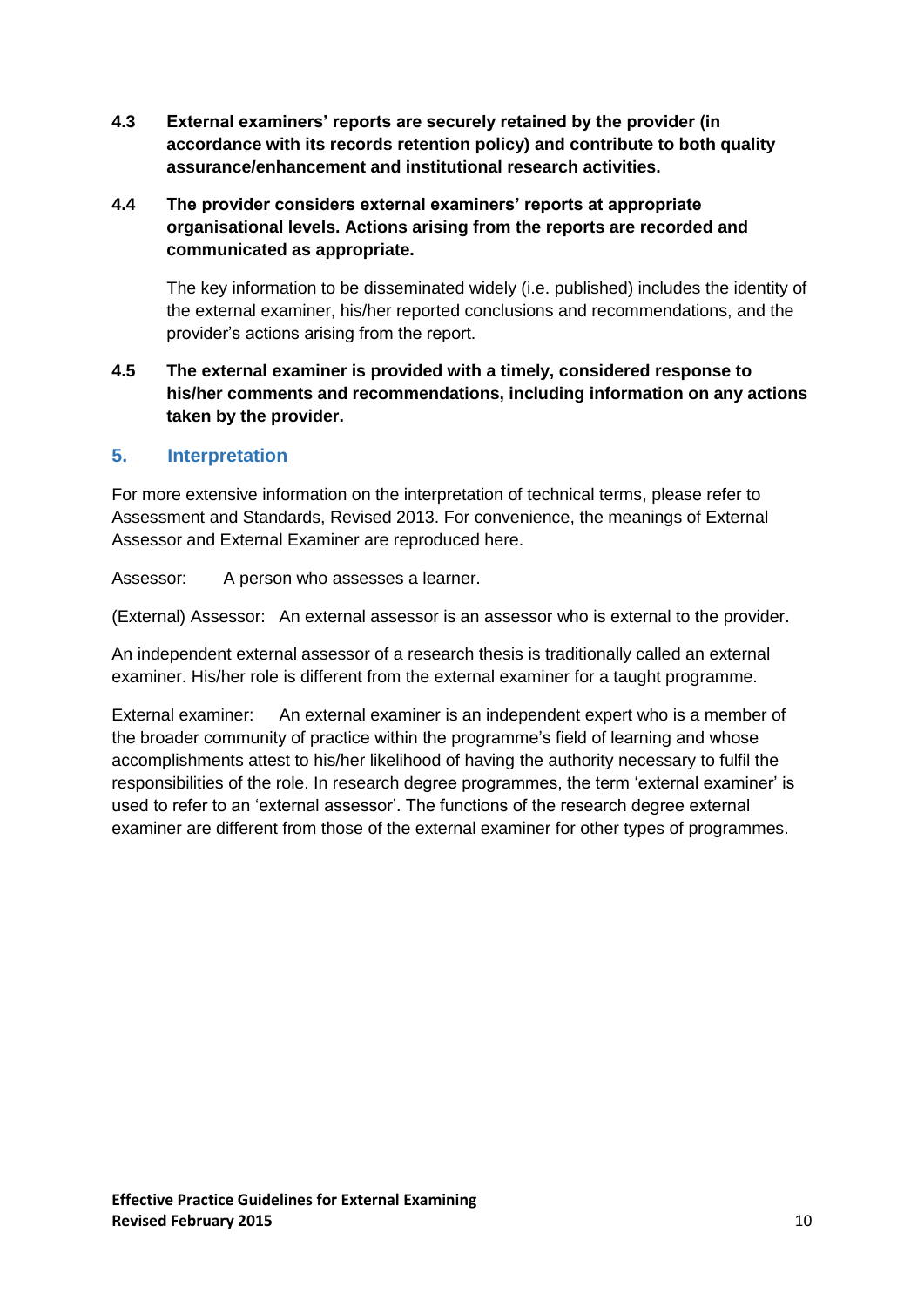| Replace with<br>Provider's Crest or<br>Logo                                         | <b>External Examiner's Report 2014-15</b><br>[Name Of Registered Provider:] |         |          |          |          |         |
|-------------------------------------------------------------------------------------|-----------------------------------------------------------------------------|---------|----------|----------|----------|---------|
| Date                                                                                |                                                                             |         |          |          |          |         |
|                                                                                     | Programme Reference <sup>1</sup>                                            |         |          |          |          |         |
| <b>Programme Details</b>                                                            | <b>Award Title:</b>                                                         |         |          |          |          |         |
|                                                                                     |                                                                             |         |          |          |          |         |
|                                                                                     | Area Of Specialisation                                                      |         |          |          |          |         |
|                                                                                     | (ISCED CODE):                                                               |         |          |          |          |         |
|                                                                                     | Main Modes of Delivery                                                      |         |          |          |          |         |
|                                                                                     | Offered:                                                                    |         |          |          |          |         |
|                                                                                     | Stage (1,2,3,4,, or                                                         |         |          |          |          |         |
|                                                                                     | Award Stage):                                                               |         |          |          |          |         |
|                                                                                     | Semester (if applicable                                                     |         |          |          |          |         |
|                                                                                     | indicate whether first or                                                   |         |          |          |          |         |
|                                                                                     | Second):                                                                    |         |          |          |          |         |
|                                                                                     |                                                                             | Current | Previous | Previous | Previous | Previou |
|                                                                                     |                                                                             | Year    | Year     | Year     | Year     | s Year  |
| <b>Classification</b>                                                               | % H1/D                                                                      |         |          |          |          |         |
| <b>Distribution and Trend</b>                                                       | %H21/M1                                                                     |         |          |          |          |         |
|                                                                                     | % H22/M2                                                                    |         |          |          |          |         |
|                                                                                     | % P                                                                         |         |          |          |          |         |
| <b>Completion Rate Data</b>                                                         | Number who started                                                          |         |          |          |          |         |
|                                                                                     | the programme                                                               |         |          |          |          |         |
|                                                                                     | Number who started                                                          |         |          |          |          |         |
|                                                                                     | the stage                                                                   |         |          |          |          |         |
|                                                                                     | Number who completed                                                        |         |          |          |          |         |
|                                                                                     | the stage (i.e.                                                             |         |          |          |          |         |
|                                                                                     | attempted final stage                                                       |         |          |          |          |         |
|                                                                                     | examinations)                                                               |         |          |          |          |         |
|                                                                                     | Name                                                                        |         |          |          |          |         |
| <b>External Examiner</b>                                                            | Main Employment                                                             |         |          |          |          |         |
| <b>Details</b>                                                                      | Email address                                                               |         |          |          |          |         |
|                                                                                     | Other contact details                                                       |         |          |          |          |         |
|                                                                                     |                                                                             |         |          |          |          |         |
| Please consult Effective Practice Guideline for External Examining Revised 2015 and |                                                                             |         |          |          |          |         |
| Assessment and Standards Revised 2013 for more detailed information concerning      |                                                                             |         |          |          |          |         |
| expectations.                                                                       |                                                                             |         |          |          |          |         |

**<sup>.</sup>** <sup>1</sup> The provider should complete the factual parts of the cover sheet before forwarding the template to the external examiner.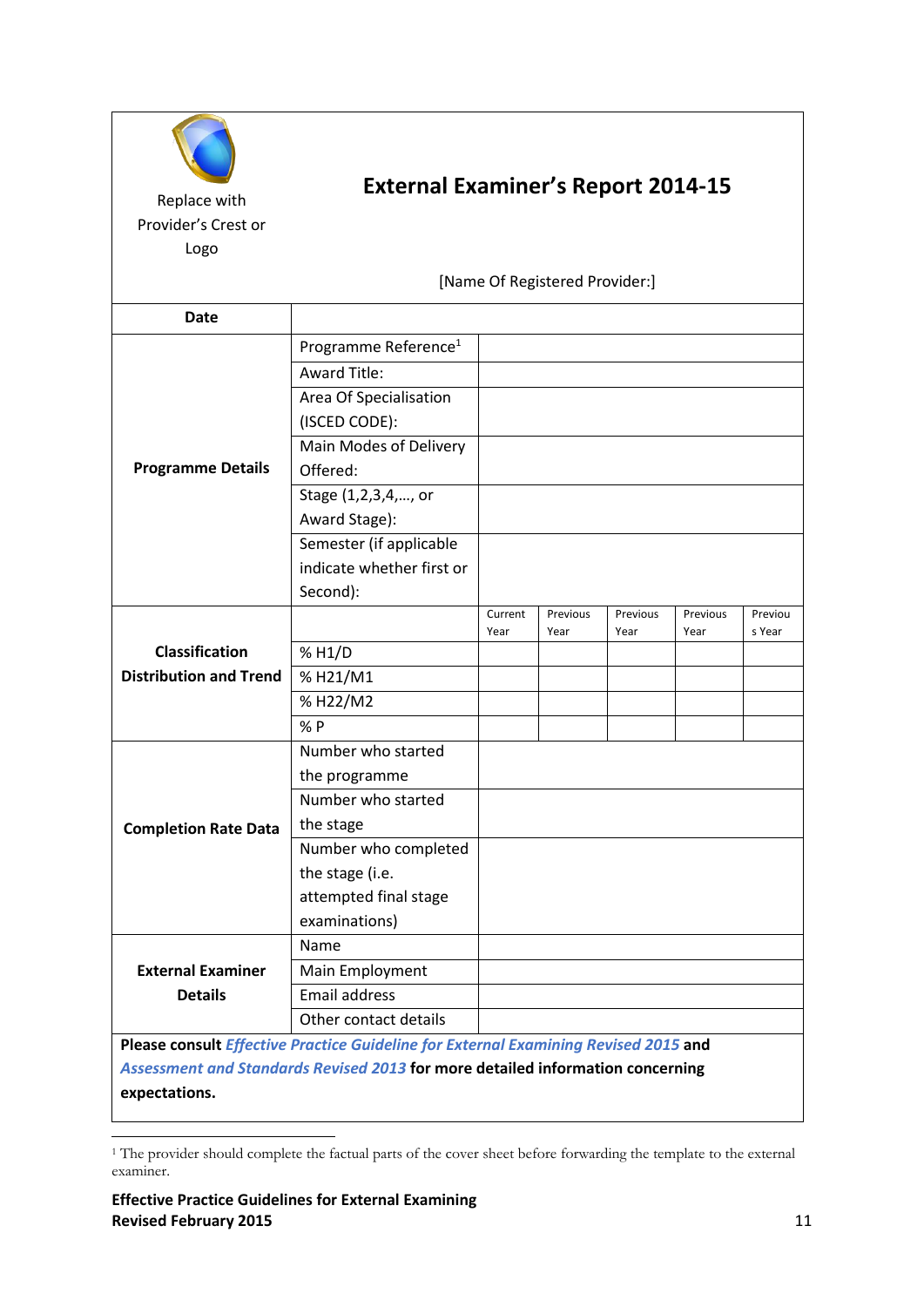**In presenting opinions under the following headings the external examiner should make national and international comparisons.**

*The text in red italics is explanatory material and may be deleted by the external examiner when completing the report.*

# **1 The Evidence Considered**

*The purpose of this section is to indicate how well informed the external examiner is about the provider, the programme and its context. Summarise the documentary evidence considered (see Effective Practice Guideline for External Examining Revised 2015) and any visits, meetings and interviews with learners and academic staff and others.*

# **2 Minimum Intended Programme Learning Outcomes**

*The purpose of this section is to comment on the educational objectives including their explicitness, appropriateness and consistency standards with the relevant awards standards and the National Framework of Qualifications. If there are gaps these should be identified. If the standard is too low this must be stated explicitly so that it can be addressed.*

# **3 Actual Attainment of Learners**

*This section should present external examiner's informed perception of the actual attainment of learners (knowledge, skill and competence). This is the most important finding of the external examining process. This should be based on consideration of:*

- *The provider's assessment instruments (e.g. assessment strategies, examination papers, marking schemes), procedures and findings*
- *Representative samples of learner responses to assessment tasks (e.g. examination scripts, dissertations, etc.)*
- *Interviews with learners*
- *Benchmarking data prepared by the provider*
- *Any other appropriate evidence*

*In presenting those perceptions the external examiner should make national and international comparisons. Opinions (e.g. satisfaction with the actual attainment) should be explained (e.g. by outlining the rationale and criteria).* 

# **4 The Programme**

*Often external examiners' experience of the programme might lead to suggestions about particular aspects of the programme. This might involve the curriculum or the approach to teaching and learning. This section should identify some notable strengths and areas for improvement. It is not intended that the external examiner would attempt to systematically review the programme.* 

# **5 Assessment Procedures**

*The external examiner plays a vital role in the ongoing quality assurance and enhancement of assessment. This section should address:*

**Effective Practice Guidelines for External Examining Revised February 2015** 12